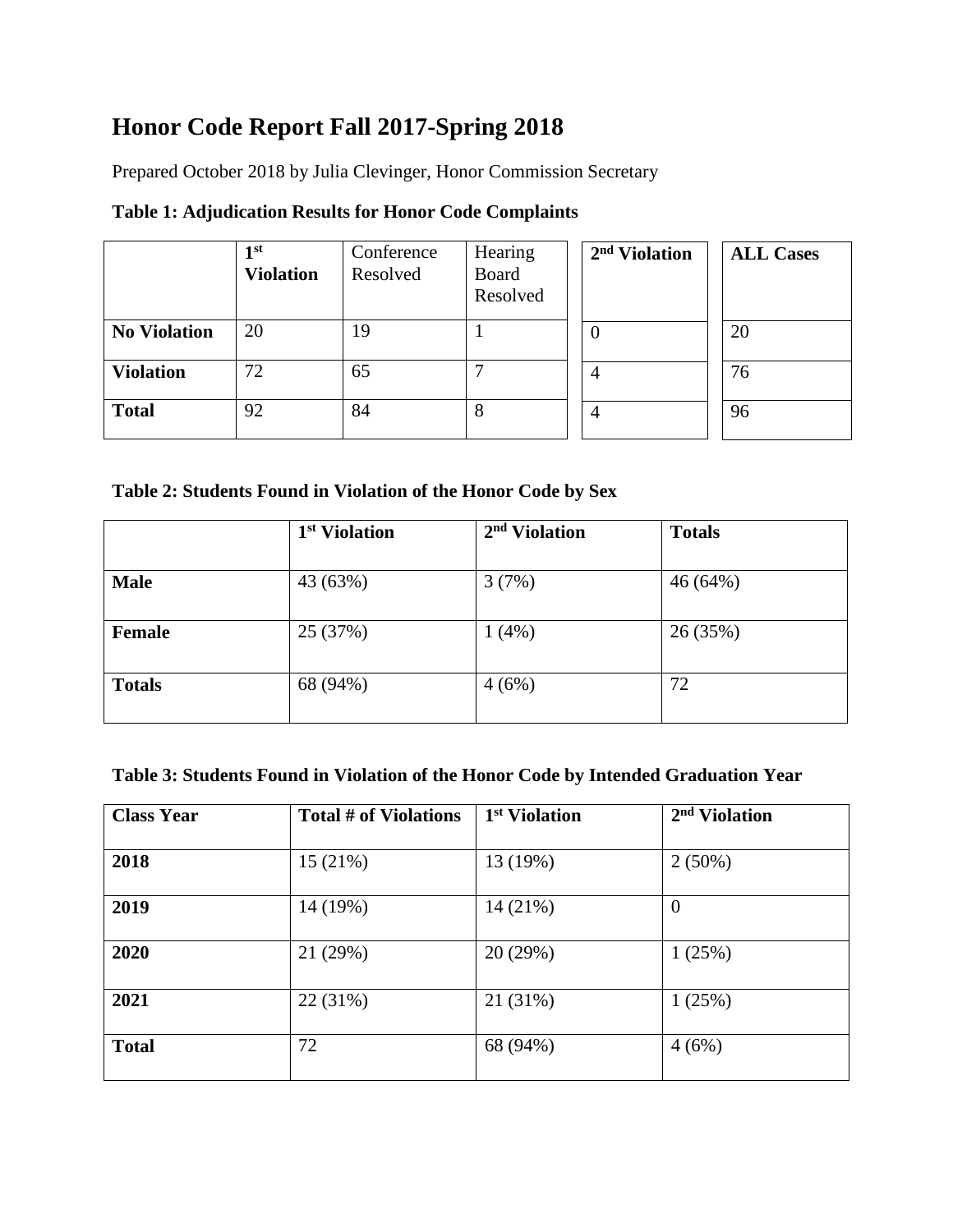| <b>Type of Violation</b>                     | 1 <sup>st</sup> Violations | 2 <sup>nd</sup> Violations |
|----------------------------------------------|----------------------------|----------------------------|
| Plagiarism                                   | 16                         | 1                          |
| <b>Cheating Tests Collaboration*</b>         | $\overline{7}$             | $\theta$                   |
| <b>Cheating Tests**</b>                      | 7                          | $\overline{0}$             |
| <b>Cheating Assignments Collaboration*</b>   | $\overline{0}$             | $\overline{0}$             |
| <b>Cheating Assignments**</b>                | $\overline{0}$             | $\theta$                   |
| <b>Cheating – Unauthorized Materials/Aid</b> | 25                         | 1                          |
| <b>Fabrication</b>                           | 3                          | $\overline{0}$             |
| <b>Altering Evidence</b>                     | $\overline{0}$             | $\theta$                   |
| <b>Forgery</b>                               | $\mathbf{1}$               | $\overline{0}$             |
| Lying                                        | 8                          | $\overline{2}$             |
| <b>Submission of Previously Graded Work</b>  | 3                          | $\overline{0}$             |

**Table 4: Violation Type:** (Note: Some cases may involve more than one kind of violation)

\* indicates cheating by two or more students collaborating

\*\* indicates cheating by means other than collaboration

| Table 5: Penalty Type (Additional rehabilitative assignments may also have been required) |  |  |  |  |
|-------------------------------------------------------------------------------------------|--|--|--|--|
|                                                                                           |  |  |  |  |

| <b>Penalty Type</b>                               | 1 <sup>st</sup> Violation | 2 <sup>nd</sup> Violation |
|---------------------------------------------------|---------------------------|---------------------------|
| <b>Reduced Grade on Assignment/Test</b>           | 6                         | $\overline{0}$            |
| 0/F for Assignment/Test                           | 39                        |                           |
| <b>Reduction of Course Grade</b>                  | $\overline{2}$            |                           |
| $0/F$ for Assignment/Test + Final Grade Reduction | 10                        | $\theta$                  |
| <b>F</b> for Course                               | 5                         | $\theta$                  |
| F for Course + 1 Semester Suspension              | $\Omega$                  | $\theta$                  |
| F for Course + 2 Semester Suspension              | $\Omega$                  | $\overline{2}$            |
| <b>F</b> for Course + Expulsion                   | $\overline{0}$            | $\overline{0}$            |
| <b>Other – for Violations not in Courses</b>      | 5                         | $\theta$                  |
| <b>No Penalty</b>                                 | 5                         | $\Omega$                  |